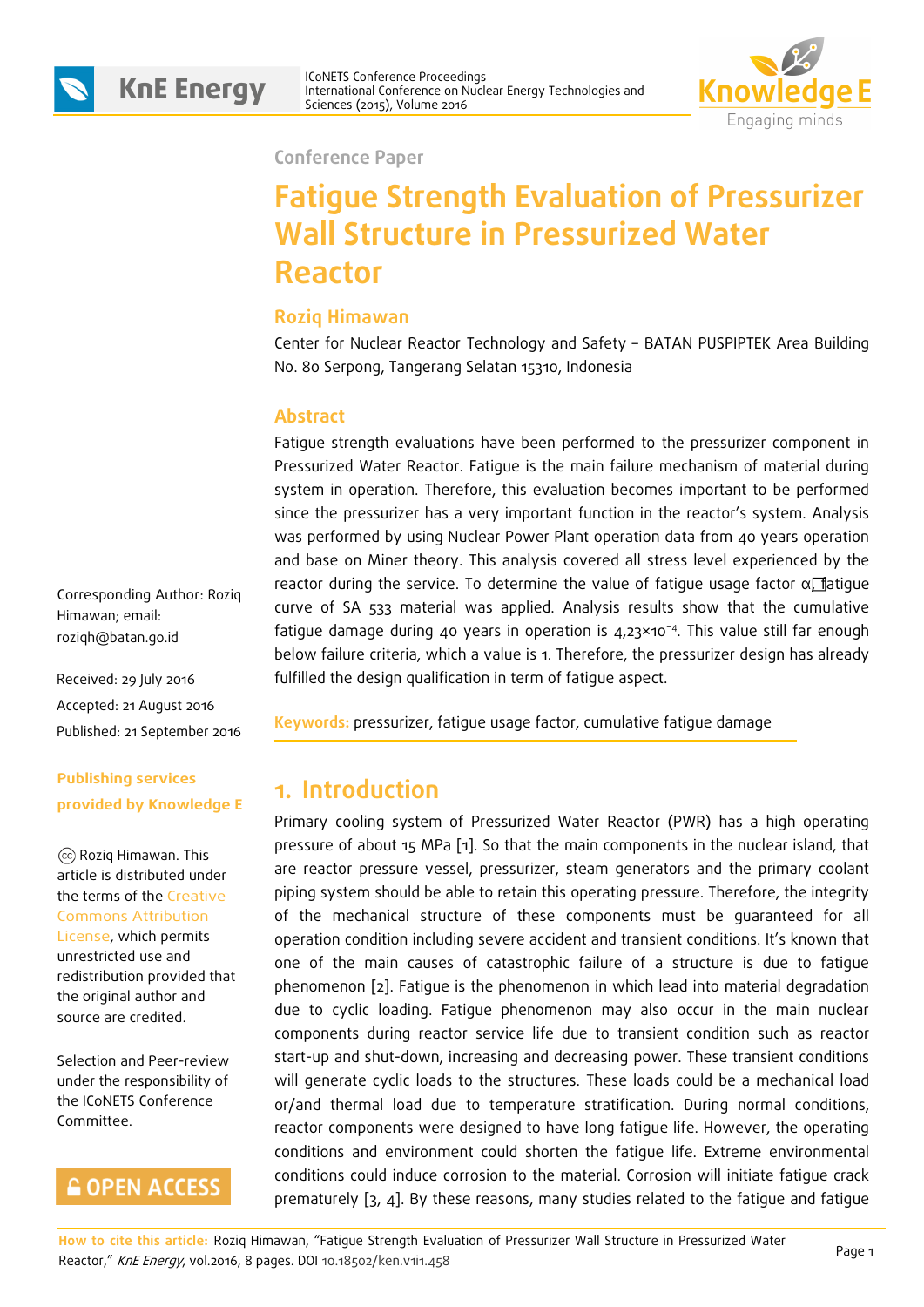**KNE ENERGY ICONETS Conference Proceedings** 

crack propagation characteristics of the reactor components and associated factors have been intensively performed [5, 6].

Pressurizer is one of the safety-related reactor components which have a function to maintain the reactor operating pressure. As a result pressurizer endures various types of loads. Therefore the structural integrity of the pressurizer should be determined through conservative stress analysis and should fulfil design requirement and stress limit which corresponds to the design conditions and additional conditions  $\lceil 7 \rceil$ .

In this study, the fatigue life analysis was done for pressurizer components by calculation method. The results of the analysis are then compared with the standard design in order to determine the reliability of pressurizer.

### **2. Theory**

Fatigue strength (it's also called as fatigue limit or endurance limit) of material is determined by performing fatigue testing using several number of specimens and varying alternating stress amplitude ( $\sigma_a$ ) and mean stress ( $\sigma_m$ ). The tests are performed until the specimen fracture with the cycle number of  $N_c$  or exceeds  $N_L$  [8]. Testing results then, are plotted on the graph represent the relationship between stress (σ) UbX cycle number (N). This diagram is well known, as fatigue curve or Wohler diagram. In general, this diagram is drawn in log  $\sigma$  – log N coordinate as shown in Fig. 1. Fatigue curve in log  $σ - log N$  coordinate is a polygonal line. For exception, the transition part is a curve. The intersection between an oblique line and horizontal line represents theoretical limit of cycle and denoted by  $N_{0}$ . In performing fatigue testing, the type of loading was determined as an actual load type in the operating system. Thus, the load type could be either tensile loads, torsional load, bending load, rotating-bending load, etc. In a detailed Wohler diagram, the diagram area is divided into three parts, namely the low-cycle fatigue strength (LCF), highcycle fatigue strength (HCF), and sub-fatigue limit (SF) as shown in Fig. 2.



Figure 1. Fatigue diagram for Ferritic steel SA 533 B [9].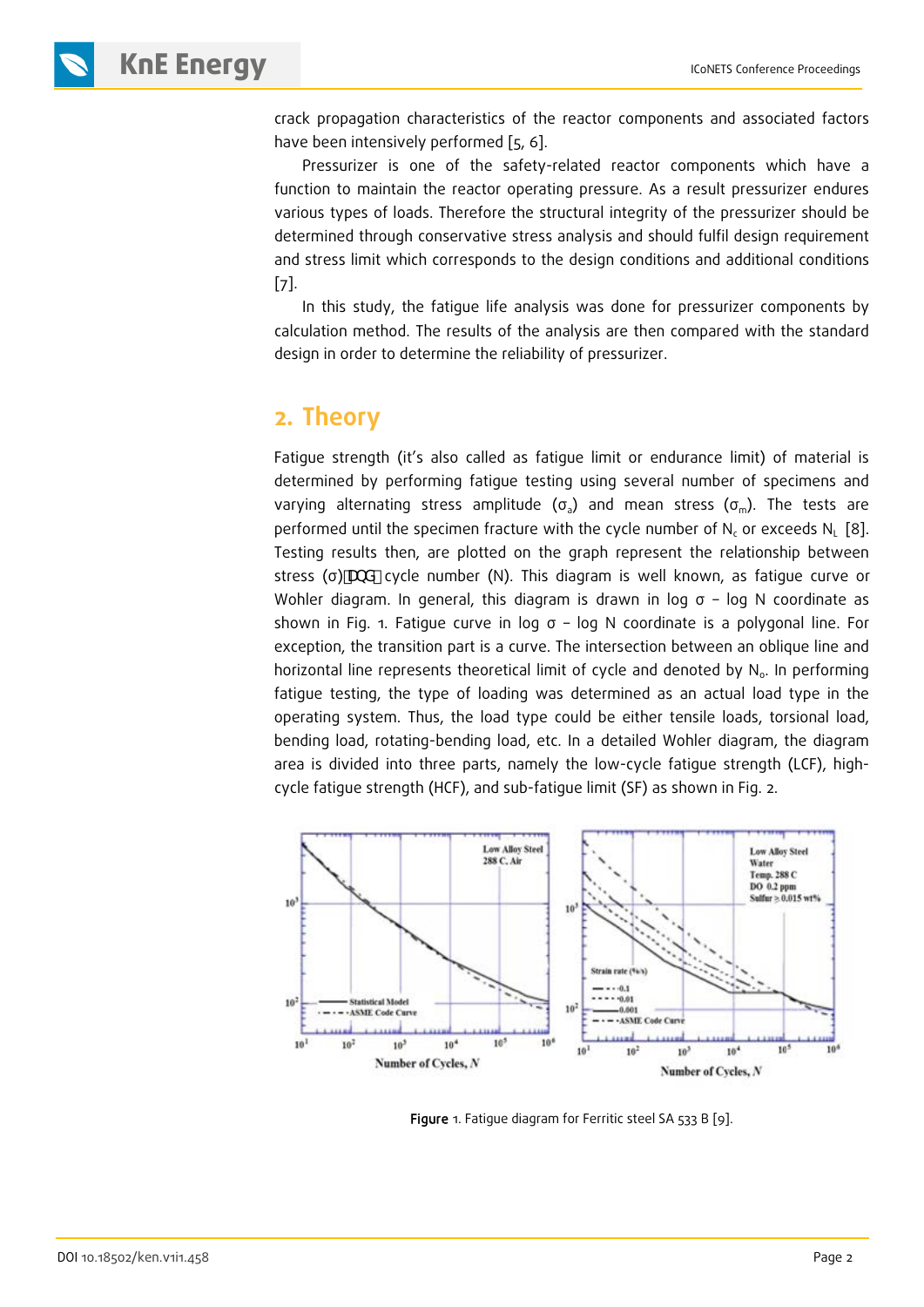

Figure 2. Wohler Diagram which include zone of low-cycle fatigue strength (LCF), high-cycle fatigue strength (HCF), and sub-fatigue limit (SF) [8]

Design of reactor components should conform to a specific standard applied in vendor countries such as ASME standards which is applicable in the United States [7]. The standard sets all the parameters or mechanical behavior of the material used in the reactor, including fatigue aspect. The ASME standard section III Division 1, Sub Division NB was applied to the design of nuclear reactor components. Therefore, in this study, the fatigue strength analysis were performed according to this standard.

Fatigue strength analysis is performed using the peak stress which is a resultant of various loads in each level of operation. Then, amplitude stress  $(S_a)$  were calculated using peak stress according to equation (1) [9].

$$
S_a = \frac{S_p}{2} \tag{1}
$$

The value of stress amplitude  $(S_a)$  is put in the S-N curve shown in Appendix I of ASME section III (see Figure 1) in order to determine the fatigue life of components. However, the fatigue life determined here is the life represents for one loading level, only. In fact, in the real operation, each reactor component may experience various loading levels and various cyclic numbers. To determine the accumulative fatigue life due to various loading levels, fatigue usage factor method was applied. Fatigue Usage Factor was calculated by Miner method and according to equation (2) and (3). Firstly, each ratio between loading cycles during reactor operation with the number of cycles at Wohler diagram for a certain loading level was calculated using equation (2). After all loading levels were calculated, then cumulative fatigue damage was calculated using equation (3). From this calculation, the value of the cumulative fatigue usage factor in a structure should not exceed 1. The value of 1, it means the components will experience failure due to fatigue phenomenon. Therefore, value 1 represents failure criteria.

$$
\alpha = \frac{n_i}{N_i} \tag{2}
$$

$$
CFD = \sum_{i} \frac{n_i}{N_i} \le 1
$$
\n(3)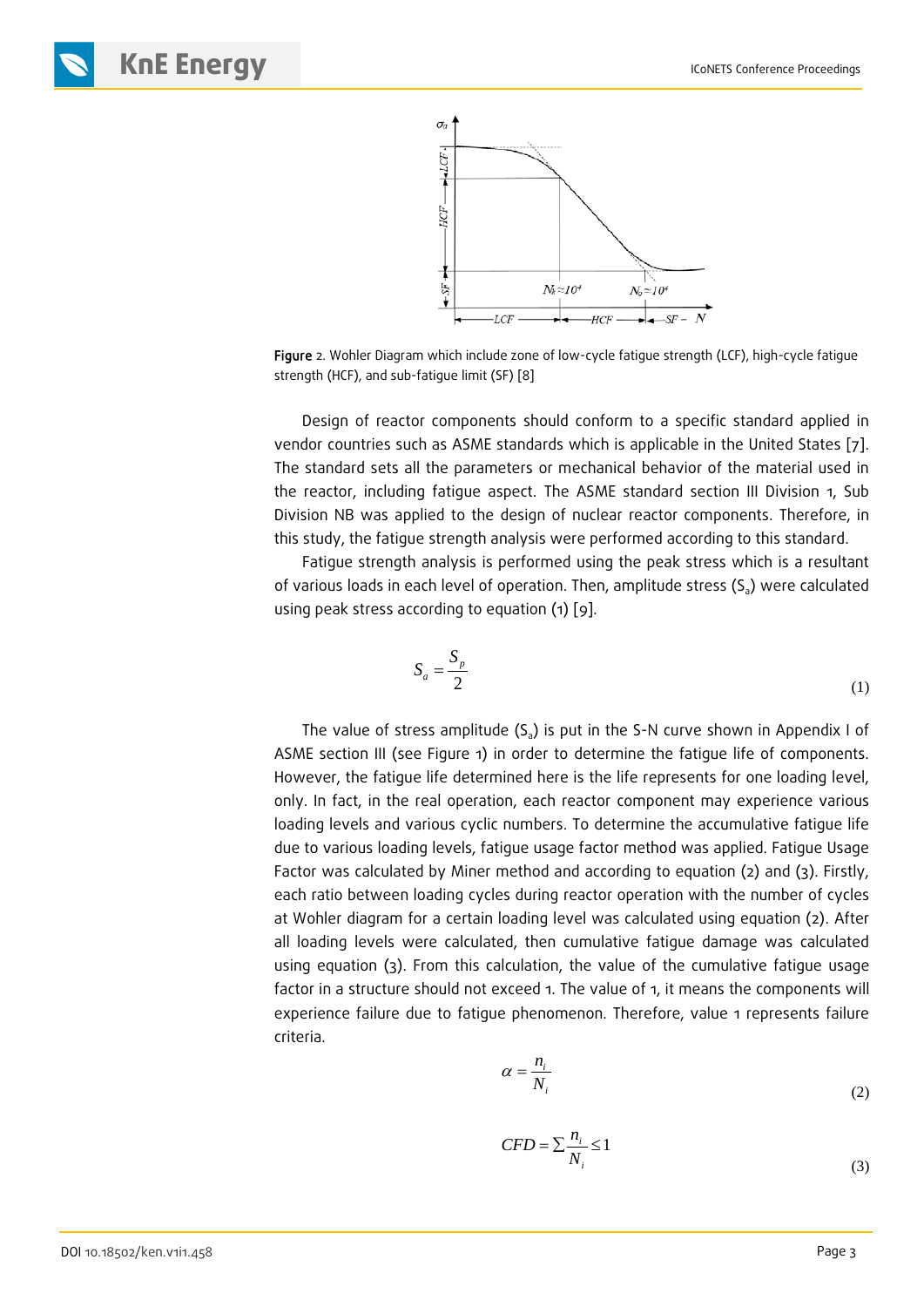## **KNE ENERGY ICONETS Conference Proceedings**

with  $\alpha$  is cumulative fatigue usage factor, n is cycle number during reactor operation for one loading level, N is cycle number in Wohler diagram for associated loading level, and CFD is cumulative fatigue damage.

## **3. Methodology**

As described in the previous section, in this study, the fatigue strength analysis were performed to the pressurizer with a design as shown in Fig. 3. Ferritic steel of type SA 533 B was used for pressurizer material as those used in reactor pressure vessel. Design parameter of pressurizer was shown in Table 1, whilst mechanical properties and thermal properties of material were shown in Table 2.

| <b>No</b>      | <b>Parameter</b>                                          | <b>Value</b> |
|----------------|-----------------------------------------------------------|--------------|
| $\mathbf{1}$   | Pressure design, MPa                                      | 17.58        |
| $\overline{2}$ | Temperature design, °C                                    | 371          |
| 3              | Normal operation pressure, MPa                            | 15.82        |
| $\overline{4}$ | Normal operation temperature, °C                          | 344          |
| 5              | Vessel volume, m <sup>3</sup>                             | 68           |
| 6              | Water volume under normal operation, m <sup>3</sup>       | 31.4         |
| 7              | Steam volume under normal operation (full capacity), $m3$ | 36.5         |
| 8              | Installed heater capacity, kW                             | 2,400        |

TABLE 1. Design parameter of pressurizer

| <b>No</b>      | <b>Sifat Material</b>          | <b>Nilai</b>  |
|----------------|--------------------------------|---------------|
| $\mathbf{1}$   | Young Modulus E (GPa)          | 191           |
| $\overline{2}$ | Poisson Ratio; u               | 0.3           |
| $\overline{3}$ | k (W/m $\degree$ C)            | 40.9          |
| $\overline{4}$ | $\rho$ (kg/m3)                 | 7784          |
| 5              | $\alpha$ (m/m $\degree$ C)     | 12.5 $e^{-6}$ |
| 6              | Yield Stress; MPa              | 345           |
| $\overline{7}$ | Ultimate tensile strength, MPa | $550 - 690$   |

TABLE 2. Mechanical and thermal properties of SA 533 B material

In the analysis of fatigue strength, the stress values which occur during reactor operation (for a specific load level) and cycle number were needed. In the operation of nuclear power reactors, the operating level is divided into five levels, namely the operating conditions level A, level B, level C, level D and testing conditions [7]. For each level there are a several stress value with a certain cycle number. In this analysis of the fatigue strength, the stress value and the frequency of occurrence data are as a result from the operation of the reactor for 40 years. These data are shown in Table 3 [11].

Operation conditions Level C and Level D are not taken into account because of the frequency of occurrences are very rare. Emergency Conditions and infrequent Incidents are categorized into operating conditions Level C while faulted and Limiting Conditions Faults are categorized into operating conditions Level D. Likewise, the test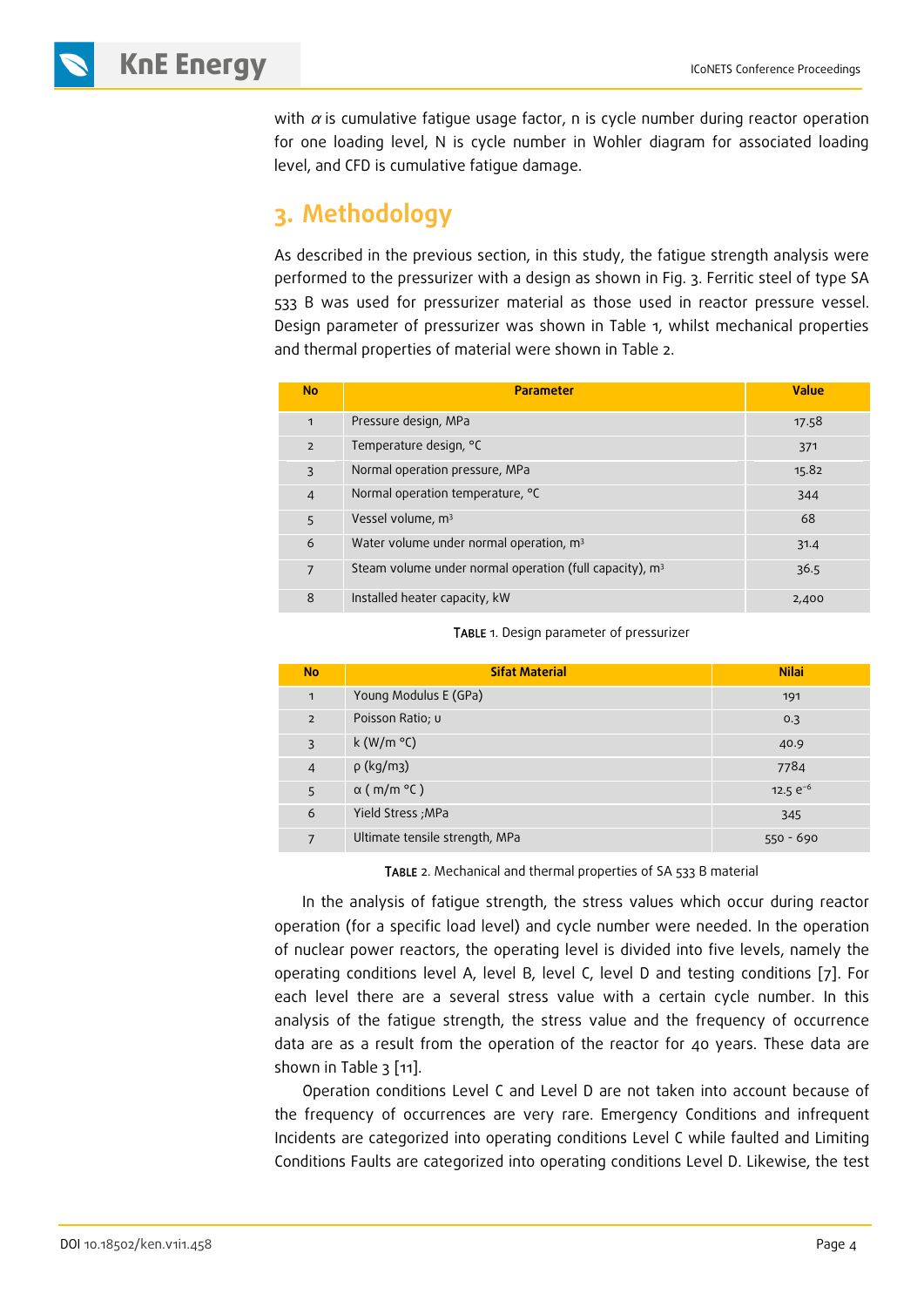**KnE Energy ICONETS Conference Proceedings** 

conditions are not considered in this analysis because small number of occurrences during reactor's service life.



Figure 3. Schematic design of pressurizer vessel

| <b>Load No</b> |                 | <b>Transient Design</b>      | <b>Stress value (MPa)</b> | <b>Cycles during</b> |                  |
|----------------|-----------------|------------------------------|---------------------------|----------------------|------------------|
|                |                 |                              | Max.                      | Min.                 | 40 years         |
|                | 1/2             | Heat-ap/cooldown             | 160,9                     | 0, 0                 | 200              |
|                | $\overline{3}$  | Unit loading/unloading       | 159,2                     | 160,6                | 500              |
|                | 4/5             | Plant loading/unloading      | 160,7                     | 158,0                | 13.200           |
|                | 6/7             | Step load change of 10%      | 164,4                     | 157,6                | 2.000            |
|                | 8               | Steam dump                   | 167,5                     | 150,5                | 200              |
| Level A        | 9a              | Steady state fluctuation (A) | 160,9                     | 158,8                | 1,5×105          |
|                | 9b              | Steady state fluctuation (B) | 161,3                     | 160,5                | 3×106            |
|                | 10              | Feedwater cycling            | 154,9                     | 162,9                | 2.000            |
|                | 11/12           | Loop out service             | 167,6                     | 160,4                | 80               |
|                | 15              | Loss of load                 | 187,7                     | 131,7                | 80               |
|                | 16              | Loss of Power                | 176,0                     | 132,1                | 40               |
|                | 17              | Partial loss of flow         | 164,7                     | 138,2                | 80               |
|                | 18a             | Reactor trip A               | 160,9                     | 142,7                | 230              |
| Level B        | 18 <sub>b</sub> | Reactor trip B               | 160,9                     | 114,5                | 160              |
|                | 18 <sub>C</sub> | Reactor trip C               | 160,9                     | 114,5                | 10               |
|                | 19              | Inadvertent depressurization | 160,9                     | 9,3                  | 20               |
|                | 20              | Inadvertent startup          | 167,5                     | 142,1                | 10 <sup>10</sup> |
|                | 21              | Control rod drop             | 160,9                     | 131,0                | 80               |
|                | 22              | Inadvertent safety injection | 164,0                     | 143,7                | 60               |

TABLE 3. Load condition : Level A and Level B [7]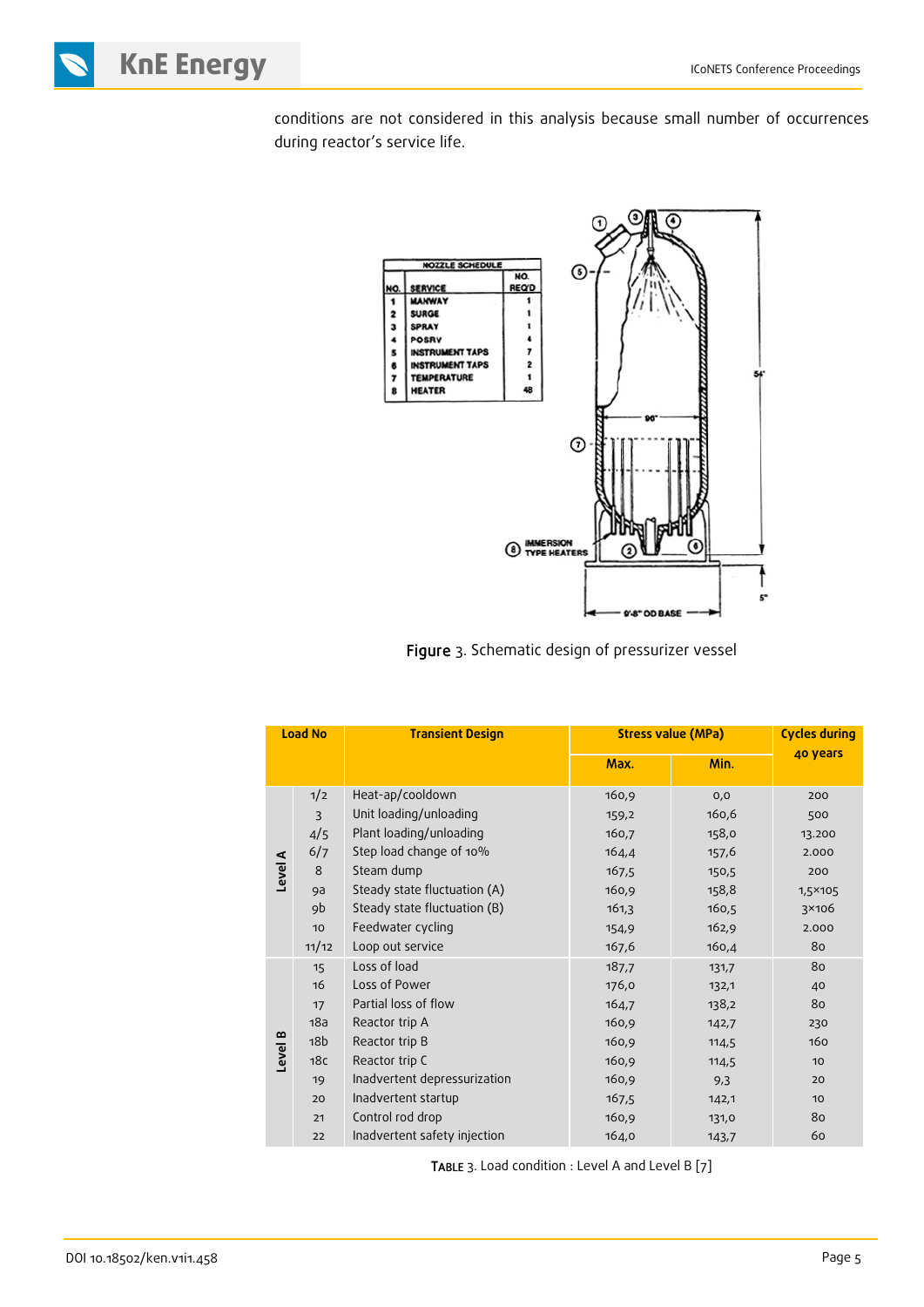**KNE ENERGY ICONETS Conference Proceedings** 



Table 4 shows CFD analysis results below. In this table, column which indicates transient conditions are removed and denoted by number which has correlation with Table 3. Δσ shows the stress amplitude representing a stress difference between the maximum and minimum stress. The notation which represents number of cycles for 40 years was changed became  $n_i$ . N<sub>i</sub> column states the fatigue life at a certain stress level, which is determined by S-N curve as shown in Figure 1. In this analysis, S-N curve of SA 533 B under water and temperature 288 °C was used. In this figure, S-N graph of ASME standard and various result from different strain rate were plotted. Furthermore, cumulative fatigue damage,  $\alpha$ , was calculated using equation (2).

| Load No. |                 | Nilai tegangan (MPa) |       |       | $n_i$             | $N_i$                | $\alpha$              |
|----------|-----------------|----------------------|-------|-------|-------------------|----------------------|-----------------------|
|          |                 | Maks.                | Min.  | (MPa) |                   |                      |                       |
|          | 1/2             | 160,9                | 0, 0  | 160,9 | 200               | $4,8 \times 10^{4}$  | $4,17 \times 10^{-3}$ |
|          | $\overline{3}$  | 159,2                | 160,6 | 1,4   | 500               | $1,0 \times 10^{10}$ | $1,0 \times 10^{-8}$  |
|          | 4/5             | 160,7                | 158,0 | 2,7   | 13.200            | $1,0 \times 10^{10}$ | $1,32\times 10^{-9}$  |
|          | 6/7             | 164,4                | 157,6 | 6,8   | 2.000             | $1,0 \times 10^{10}$ | $2,0 \times 10^{-10}$ |
| Level A  | 8               | 167,5                | 150,5 | 17    | 200               | $1,0 \times 10^{10}$ | $2,0 \times 10^{-8}$  |
|          | 9a              | 160,9                | 158,8 | 2,1   | $1,5 \times 10^5$ | $1,0 \times 10^{10}$ | $1,5 \times 10^{-5}$  |
|          | 9 <sub>b</sub>  | 161,3                | 160,5 | 0,8   | $3,0 \times 10^6$ | $1,0 \times 10^{10}$ | $3,0 \times 10^{-4}$  |
|          | 10              | 154,9                | 162,9 | 8     | 2.000             | $1,0 \times 10^{10}$ | $2,0 \times 10^{-10}$ |
|          | 11/12           | 167,6                | 160,4 | 7,2   | 80                | $1,0 \times 10^{10}$ | $8,0 \times 10^{-9}$  |
|          | 15              | 187,7                | 131,7 | 56    | 80                | $1,0 \times 10^{10}$ | 8,0×10 <sup>-9</sup>  |
|          | 16              | 176,0                | 132,1 | 43,9  | 40                | $1,0 \times 10^{10}$ | $4,0 \times 10^{-9}$  |
|          | 17              | 164,7                | 138,2 | 26,5  | 80                | $1,0 \times 10^{10}$ | $8,0 \times 10^{-9}$  |
|          | 18a             | 160,9                | 142,7 | 18,2  | 230               | $1,0 \times 10^{10}$ | $2,3 \times 10^{-8}$  |
| $\bf{a}$ | 18 <sub>b</sub> | 160,9                | 114,5 | 46,4  | 160               | $1,0 \times 10^{10}$ | $1,6 \times 10^{-8}$  |
| Level    | 18 <sub>C</sub> | 160,9                | 114,5 | 46,4  | 10                | $1,0 \times 10^{10}$ | $1,0 \times 10^{-9}$  |
|          | 19              | 160,9                | 9,3   | 151,6 | 20                | $5,5 \times 10^{4}$  | $3,6 \times 10^{-4}$  |
|          | 20              | 167,5                | 142,1 | 25,4  | 10                | $1,0 \times 10^{10}$ | $1,0 \times 10^{-9}$  |
|          | 21              | 160,9                | 131,0 | 29,9  | 80                | $1,0 \times 10^{10}$ | $8,0 \times 10^{-9}$  |
|          | 22              | 164,0                | 143,7 | 20,3  | 60                | $1,0 \times 10^{10}$ | $6,0 \times 10^{-9}$  |
|          |                 |                      |       |       |                   | $CFD =$              | $4,85 \times 10^{-3}$ |

TABLE 4. Calculation result of Cumulative Fatigue Damage

As shown in Figure 1, curve C has endurance or fatigue limit at stress value of about 90 MPa. Thus, stress values below 90 MPa will not result damage in material due to fatigue phenomenon. However, to quantify the value of  $\alpha$  at all stress levels in Table 4, for stress values below 90 MPa, we assume to have N<sub>i</sub> of 1.0  $\times$  10<sup>10</sup>. After all of  $\alpha$  value were calculated, then summed to obtain the CFD.

The calculation of cumulative fatigue damage from ASME Standard Curve gave a result to a value of 4.85 × 10−3. This value is extremely small compared to the value of 1, where a value of 1 indicates that the components will fail due to fatigue phenomena. As shown in Table 4, that the value of CFD =  $4.85 \times 10^{-3}$  is accumulated during 40 years of reactor operation. Thus, it can be assumed, with the same mode of operation, the reactor is still safe from the phenomenon of fatigue even it's operated for 80 years. However, in real operation experience, a lot of reports of leaks in nuclear reactor safety component triggered by corrosion phenomena. Which resulted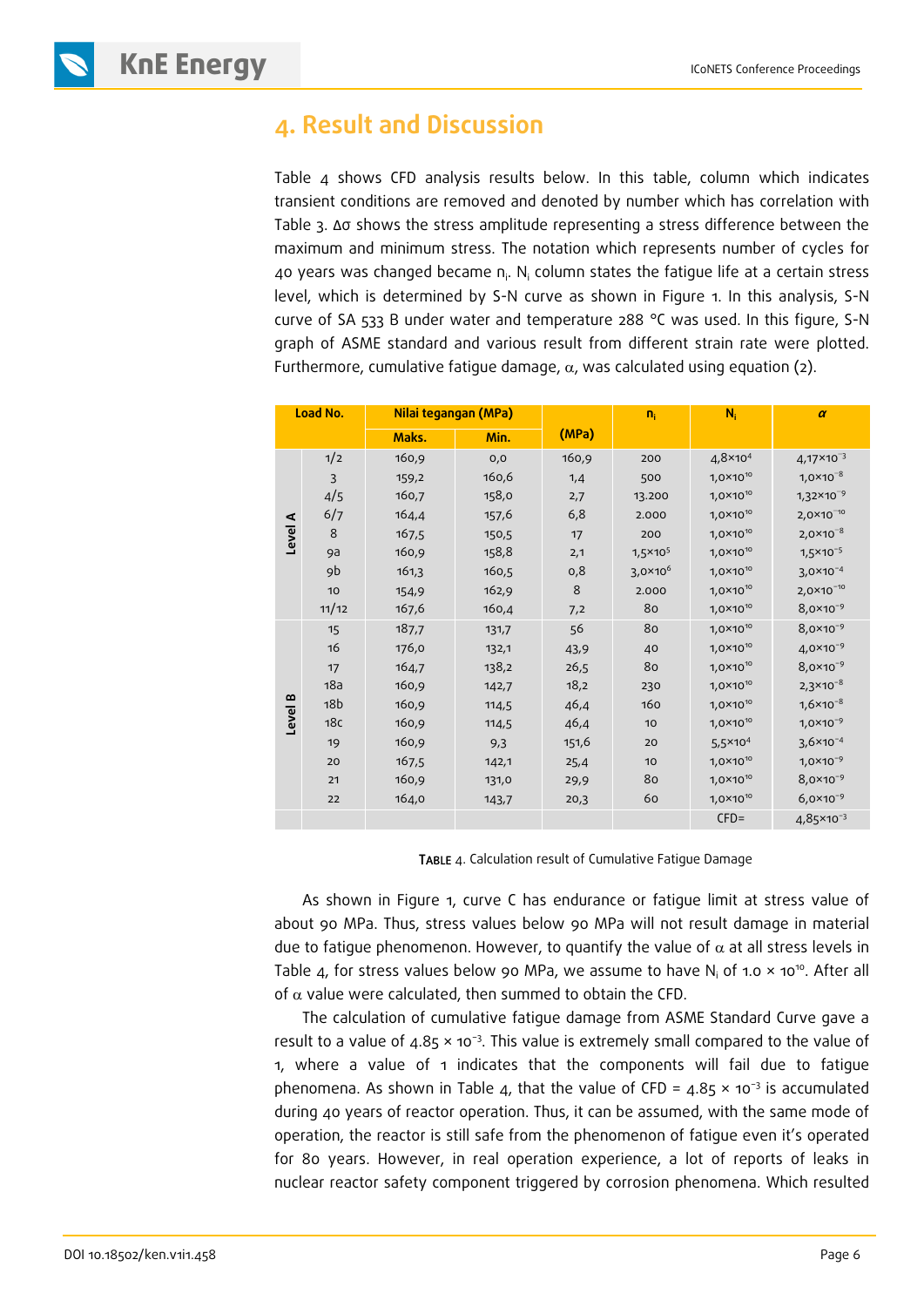in the occurrence of corrosion or pitting of the notch on the surface of the material, can spread into larger cracks due to repeated load.

| No. | <b>S-N Curve condition</b>                                 | <b>CFD</b>            |
|-----|------------------------------------------------------------|-----------------------|
| 1.  | <b>ASME Standard Curve</b>                                 | $4.85 \times 10^{-3}$ |
| 2.  | $0.1$ $\left\lfloor \frac{0}{0} \right\rfloor$ strain rate | $1.05 \times 10^{-2}$ |
| 3.  | $0.01$ $\left\lfloor\frac{0}{0}\right\rfloor$ strain rate  | $2.16 \times 10^{-2}$ |
| 4.  | $0.001$ $\left[\% / s\right]$ strain rate                  | $4.50 \times 10^{-2}$ |

TABLE 5. Calculation result of CFD using S-N Curve with various strain rate

Table 5 shows CFD calculation results from ASME standard curve and various condition with different strain rate. CFD from ASME standard curve has the smallest value, whilst the smallest strain rate has the biggest CFD value. From this table, it is known that CFD depends on the strain rate. Even for the biggest CFD value, it is still smaller than 1.

From the results of this analysis can be seen that the design of the pressurizer has fulfilled the requirements of fatigue strength aspect.

### **5. Conclusion**

Fatigue strength analysis of pressurizer design were performed. Analysis were performed using nuclear power plant operating data to define various types of stress levels that occur in the pressurizer and cycle / frequency of the stress. Data refer to the operating history for 40 years. From the results of analysis, depends on ASME standard curve and various strain rate, show that the value of cumulative fatigue damage varies from  $4.85 \times 10^{-3}$  to  $4.50 \times 10^{-2}$ . The upper value is still smaller than 1. It can be concluded that the design meets the standards pressurizer analyzed from the aspect of fatigue strength.

### **References**

- [1] R. Zarghami, et. al., "The Dynamic Modelling of the Pressurizer Surge Tank Transients in Light Water Reactor Nuclear Power Plants", Iranian J. of Science & Technology, Transaction B, Engineering, Vol. 29, 483 – 491, 2005
- [2] S. Suresh, "Fatigue of Materials", Cambridge University Press, 1998.
- [3] Chin-Cheng Huang and Ru-Feng Liu, "Structural integrity analyses for preemptive weld overlay on the dissimilar metal weld of a pressurizer nozzle", International Journal of Pressure Vessels and Piping, Vol. 90–91, 77–83, 2012.
- [4] W. A. Van Der Sluys and R. H. Emanuelson, "Fatigue Crack Growth In Reactor Pressure Vessel Materials And Light Water Reactor Environments", Nuclear Engineering and Design, Vol. 119, 379-388, 1990.
- [5] J. Y. Huang, et. al., "Fatigue crack growth behavior of reactor pressure vessel steels in air and high-temperature water environments", International Journal of Pressure Vessels and Piping, Vol. 85, 772–781, 2008.